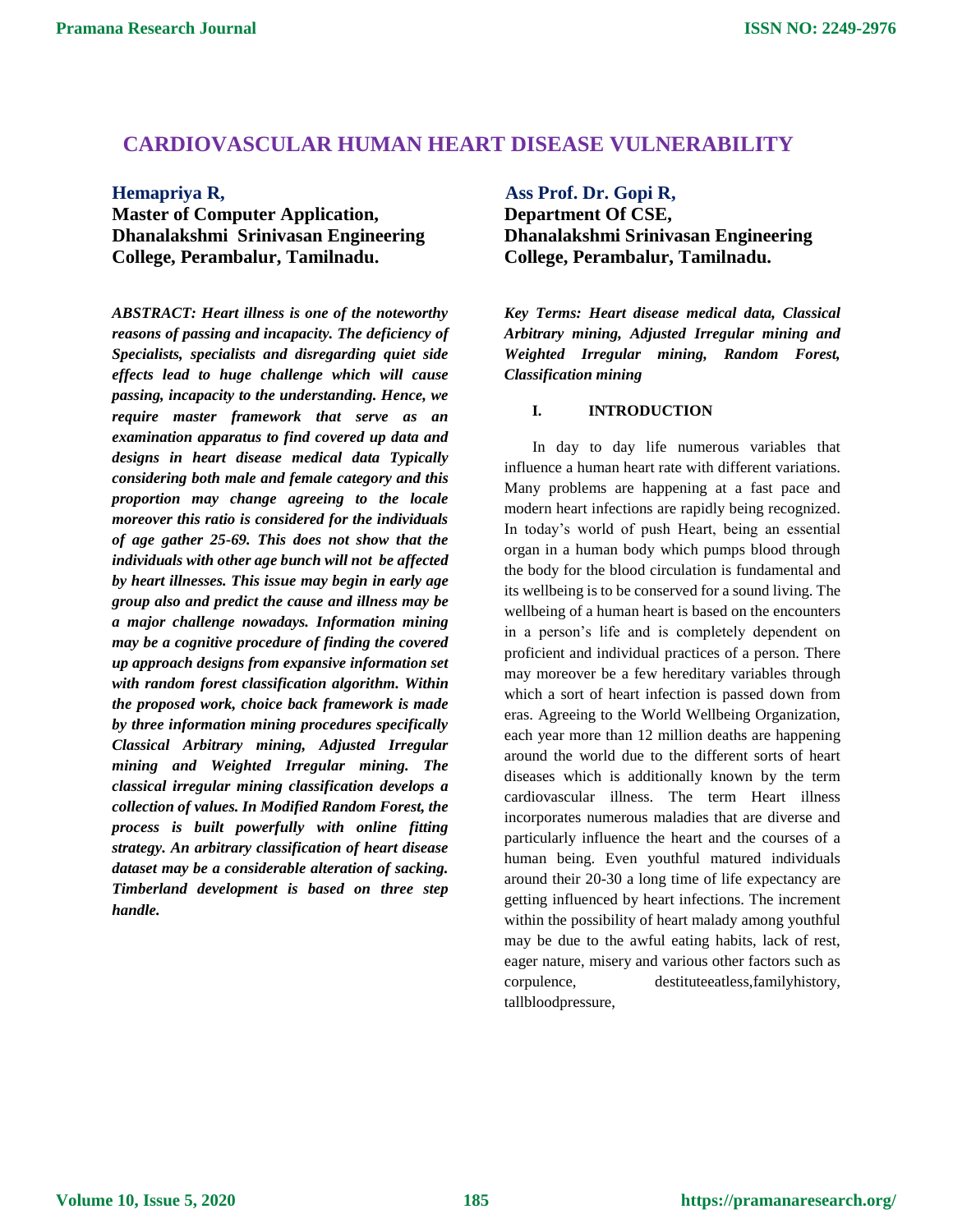tall blood cholesterol, sit still conduct, family history, smoking and hypertension

Medical care organizations must have capability to investigate information. Treatment records of millions of patients can be accumulated and information mining methods will help in replying various fundamental and unequivocal questions interrelated to wellbeing care. Information mining methods has been performed in healthcare space. This realization is within that stimulate of explosion of troublesome therapeutic information. Restorative information mining can utilize the hidden designs show in colossal therapeutic information which otherwise is cleared out unfamiliar. Information mining methods which are valuable to restorative information incorporate affiliation run the show mining for finding frequent designs, expectation, classification and clustering. Information mining procedures are more valuable in foreseeing heart diseases, breast cancer lung cancer, diabetes andetc.

Within the proposed framework, the enhancement of the random forests classification calculation, which meets the aforementioned characteristics, is tended to. Usually accomplished by deciding consequently the as it were tuning parameter of the calculation, which is the number of base classifiers that compose the gathering and influences its execution. The proposed strategy has a few preferences over the aforementioned strategies since it does not incorporate any tuning parameter, which can be related to the number of base classifiers, such as diseases, breast cancer lung cancer, diabetes and etc. The pre determination strategies and it does not contain an overproduction stage, such as the post determination strategies; in this way, it does not construct base classifiers in progress which will not be required. The proposed strategy decides the individuals of the gathering powerfully taking into account the combination execution of the base classifiers, in differentiate to the positioning strategies. It does not separate the members of the outfit depending on the occurrence being classified and on how the neighbors of this occurrence were classified by the starting pool, like weighted voting strategies, but it makes a gathering that works well for all theoccurrences.

#### **II. LITERATURESURVEY**

Concurring to Ordonez [1] the heart infection can be predicted with a few fundamental traits taken from the quiet and in their work have presented a framework that incorporates the characteristics of an individual human being based on completely 13 essential traits like sex, blood weight, cholesterol and others to foresee the likelihood of a understanding getting influenced by heart malady. They have added two more properties i.e. fat and smoking conduct and extended that inquire about dataset. The information mining classification algorithms such as Decision Tree, Naive Bayes, and Neural Network are utilized to form forecasts and the comes about are analysed on Heart infection database.

ANFIS could be a heart disease expectation demonstrates based on coactive neuro-fuzzy deduction system [3]. The show analyzed infection by using different methods incorporate neural arrange versatile capabilities, fluffy rationale subjective approach and hereditary calculation. ANFIS was assessed in term of classification exactness and preparing data, the result appeared a extraordinary potential in heart infection expectation with a exceptionally small cruel square blunder. ANFIS is an versatile neuro fuzzy inference framework to prepare the neural organize in arrange to predict heart infections and cancer in diabetic patients based on a few variables like age, corpulence and a few other components related to life fashion[4].

Parthiban, et al. [7] have proposed a unused work in which the heart infection is recognized and anticipated utilizing the proposed Coactive Neuro-Fuzzy Induction Framework (CANFIS). Their model works based on the collective nature of neural arrange adaptive capabilities and based on the hereditary calculation together with fuzzy logic in arrange to analyze the event of the infection.The performance of the proposed CANFIS demonstrates was assessed in terms of preparing exhibitions and classification accuracies. Finally, their comes about appear that the proposed CANFIS show has great planned in anticipating the heartdisease.

Singh, et al. [8] have done a work utilizing, one partition clustering calculation (K-Means) and one progressive clustering algorithm (agglomerative). K-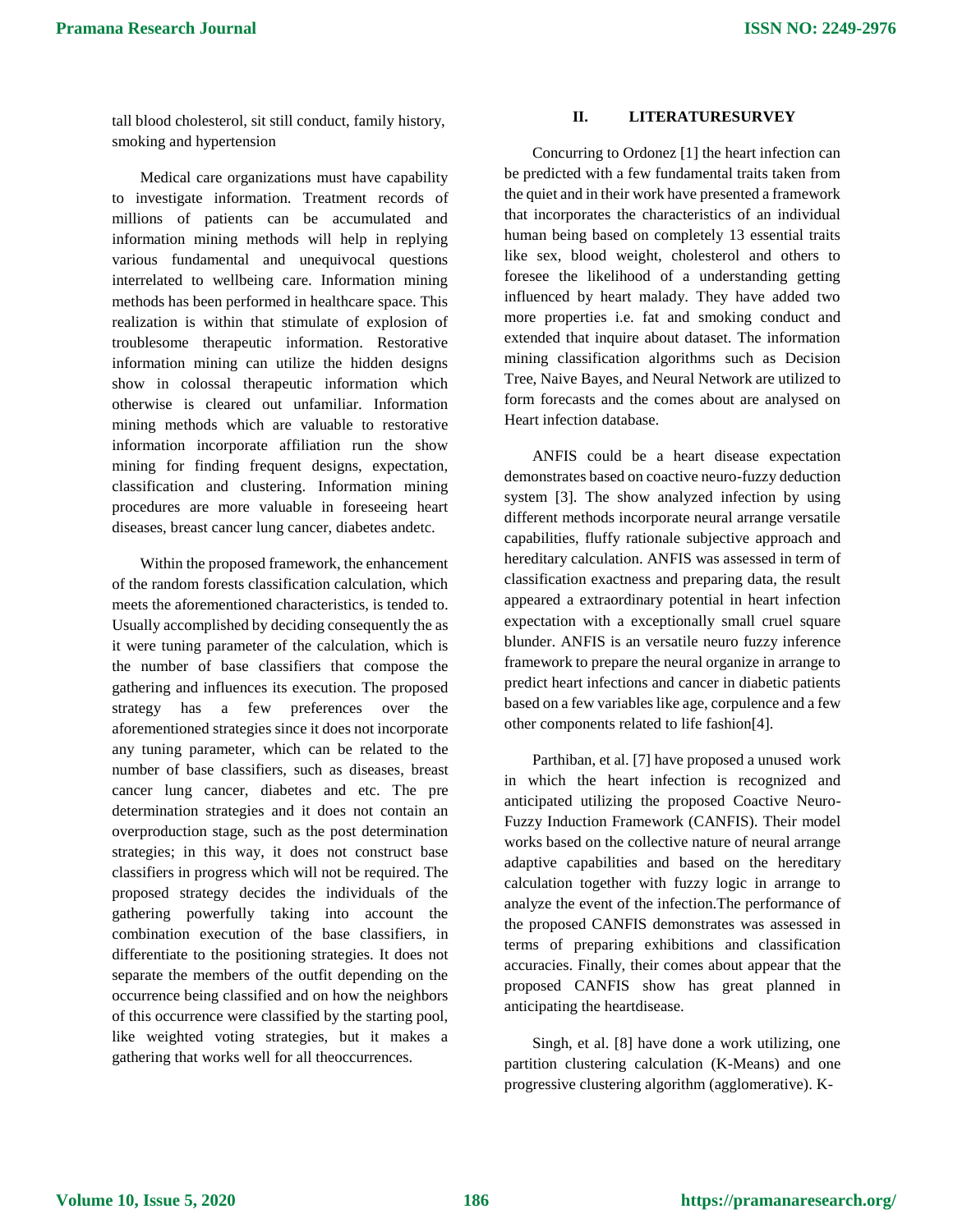means calculation has higher effectiveness and adaptability and meets quick when production with huge information sets. Progressive clustering builds a hierarchy of clusters by either regularly blending two littler clusters into a bigger one or part a bigger cluster into littler ones. Using WEKA information mining device, they have calculated the execution of k-means and various leveled clustering calculation on the premise of accuracy and runningtime.

Guru, et al. [9] has proposed the computational show based on a multilayer perception with three layers is utilized to enlarge a choice back framework for the finding of five major heart illnesses. The proposed choice back framework is trained using a back proliferation calculation intensified with the momentum term, the versatile learning rate and the overlooking mechanics.

Chaitrali S. D., (2012), explored a computation structures for heart disorder with the assistance of full amount of input characteristics. A number of terms related to restorative like blood weight, sex, cholesterol and 13 more properties like this were reused to foresee the heart infection to a particular person or persistent. He too made utilize of two different attributes like smoking and corpulence. Not at all like information were mining exhibitions utilized like Choice trees, neural networks and naïve baye's for analyzing the heart illness database. The concert of these hones depends on the accuracy provided by the framework. The precision given by decision tree is 99.62%, neural organize is 100% and naïve bayes is 90.74% respectively [10].

#### **III. PROPOSEDMETHODOLOGY**

The database for this investigates work has been taken from the Stat Log dataset in UCI repositories. It incorporates 13 properties. The heart illness dataset included in this inquire about work comprises of total 270 occurrences with no lostvalues.



Fig 1 architectural Design of the proposed system

The dataset is typically used for different sorts of heart maladies such as commonplace angina, atypical angina, and non-anginal torment and asymptomatic. This research work is pointed at anticipating the heart malady irrelevant of the malady sorts. The quality could be a numeric information sort that represents the age of the understanding and ranges from 29 to 65 years. The Cp is an trait for deciding the torment sort, represented from the range1 to 4. The trestbpd could be a resting blood weight that lies between 92 and 100; the fbs is fasting blood sugar level that is either a 1 or speaking to Boolean values genuine or wrong. The restecg is the resting electro cardio realistic result spoken to as three cases from to 2. The thalach is the most extreme heart rate achieved extending from 82 to 185. The exang is the exercise induced angina that's a Boolean esteem. The malady is the target class of the dataset signifying the heart malady nearness with a yes or ano.

| S.N | Attribute | <b>Description</b> | <b>Range</b>     |
|-----|-----------|--------------------|------------------|
|     | Name      |                    |                  |
| 1.  | Age       | Age in years       | 29-65            |
| 2.  | Sex       | Sex in numbers     | $Male=0$ ,       |
|     |           |                    | $Female=1$       |
| 3.  | Cр        | Chest pain         | Typical angina   |
|     |           | Type               | $= 1$ , atypical |
|     |           |                    | angina $= 2$ ,   |
|     |           |                    | non-anginal      |
|     |           |                    | $pain = 3,$      |
|     |           |                    | asymptomatic     |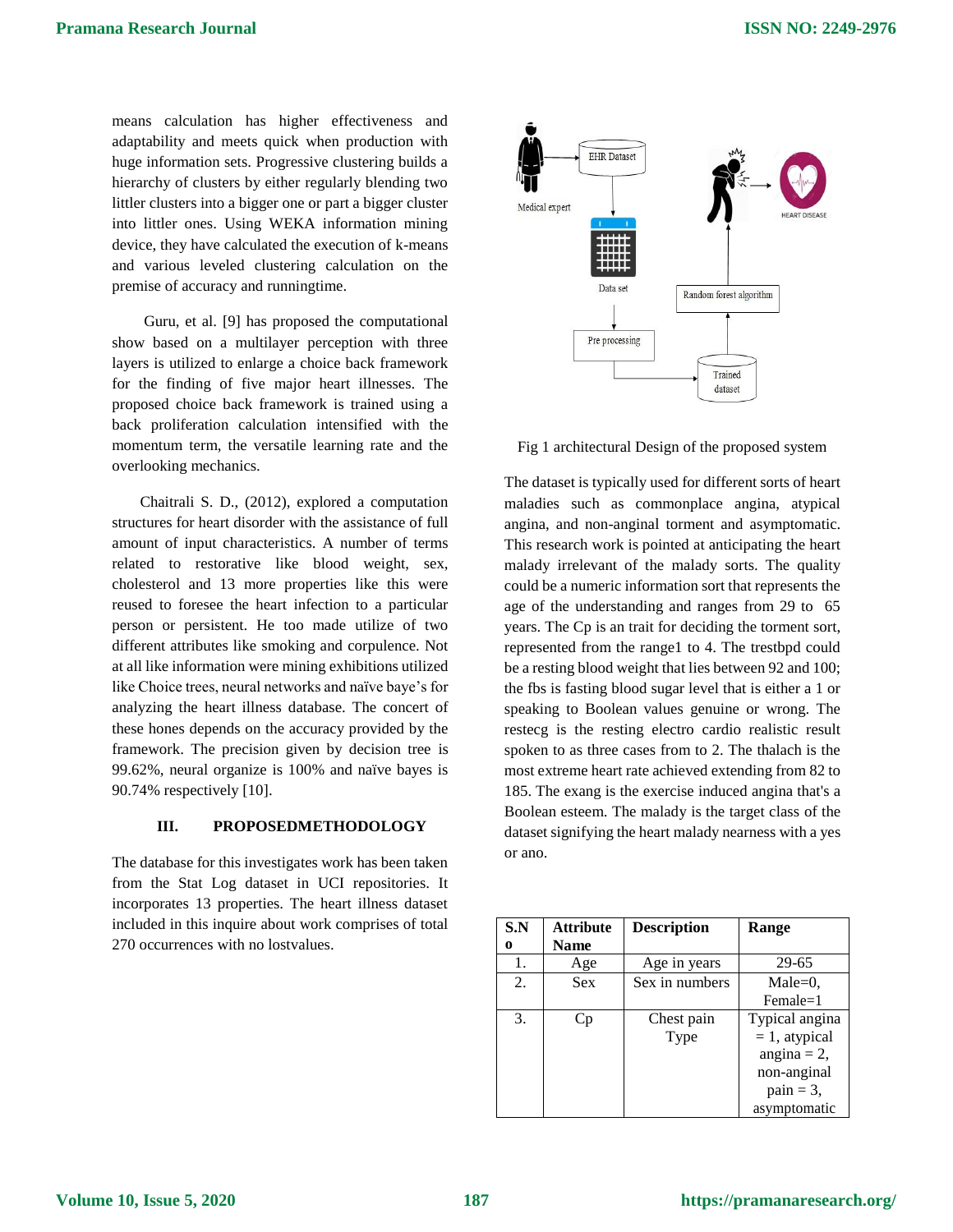|                   |                 |                                                                 | $=4$                                                                                                                               |
|-------------------|-----------------|-----------------------------------------------------------------|------------------------------------------------------------------------------------------------------------------------------------|
| $\overline{4}$ .  | Trestbpd        | Resting blood<br>pressure                                       | 92-200                                                                                                                             |
| 5.                | serumCh         | serum                                                           | 126-564                                                                                                                            |
|                   | o               | cholesterol                                                     |                                                                                                                                    |
| 6.                | Fbs             | <b>Fasting blood</b><br>sugar level                             | $Yes = 1, No =$<br>0                                                                                                               |
| 7.                | Restecg         | Resting<br>electrocardiogr<br>a phic results                    | Normal = $0$ ,<br>having ST-T<br>wave<br>abnormality=1<br>, showing<br>probable or<br>definite left<br>ventricular<br>hypertrophy= |
| 8.                | Thalach         | Maximum<br>heart rate<br>achieved                               | $82 - 185$                                                                                                                         |
| 9.                | Exang           | Exercise<br>induced angina                                      | $Yes = 1, No =$                                                                                                                    |
| 10.               | Oldpeak         | ST depression<br>induced by<br>exercise                         | $71 - 202$                                                                                                                         |
| $\overline{11}$ . | peakSlop<br>e   | the slope of the<br>peak exercise<br>ST segment                 | $1 - 3$                                                                                                                            |
| 12.               | numVess<br>e ls | number of<br>major vessels<br>$(0-3)$ coloured<br>byfluoroscopy | $0 - 3$                                                                                                                            |
| $\overline{13}$ . | Thal            | The defect type<br>of the heart                                 | $3 = normal$ ; 6<br>$=$ fixed defect;<br>$7$ = reversible<br>defect                                                                |

### **Table 1. Description of the attributes in the dataset**

The heart disease expectation can be performed by following the strategy which is comparative to Fig.1 which indicates the research strategy for building a classification demonstrate required for the forecast of the heart infections in patients. The model forms a essential method for carrying out the heart disease prediction utilizing any machine learning methods. In arrange to make forecasts, a classifier ought to be prepared with the records and at that point deliver a classification show which is nourished with a new unknown record and the expectation is made. The research methodology of this investigate incorporates the Performance Evaluation of the three classification

calculations i.e. Evaluation using cross approval and assessment utilizing rate part. In the cross approval, the preparing and testing information is part up from the heart malady utilizing a few folds such as10 folds and where each folds are recursively utilized for preparing and testing by replacement in the dataset for testing and preparing. It is discussed in detail in the above section. Within the rate part, the preparing and testing information is split up in rate of information such as 80% and 20% where the 80% is utilized for preparing and 20% is utilized for testing. It is discussed in detail in area 7.2. In this work the training phase and the testing phase is done with the random forest algorithm system. Here the accuracy of prediction is high compared with the other classification techniques.

### **Random classification:**

Classification is the foremost commonly connected information mining method, which utilizes a set of pre-classified illustration to create a model that can classify the populace of records at huge. The information classification prepare includes learning and classification. In Learning the preparing information is analyzed by classification calculation. In classification test information is utilized to assess the exactness of the classification rules. . Classification strategy makes utilize of scientific procedures such as choice trees, straight programming, neural organize and statistics. A two step prepare is included in classification.

- Modelconstruction
- Modelutilization

Model construction portrays a set of foreordained classes. Each test is accepted to have a place to a predefined lesson as determined by the lesson name quality. The set of tests utilized for demonstrate development: preparing set. The demonstrate is spoken to as classification rules, decision trees or numerical equation. Demonstrate utilization is utilized for classifying future and obscure objects. Assess precision of the model. Accuracy rate is utilized to appear the rate of test set tests that are accurately classified by the endorsed show. Test set ought to be an autonomous of preparing set, something else over-fitting will happen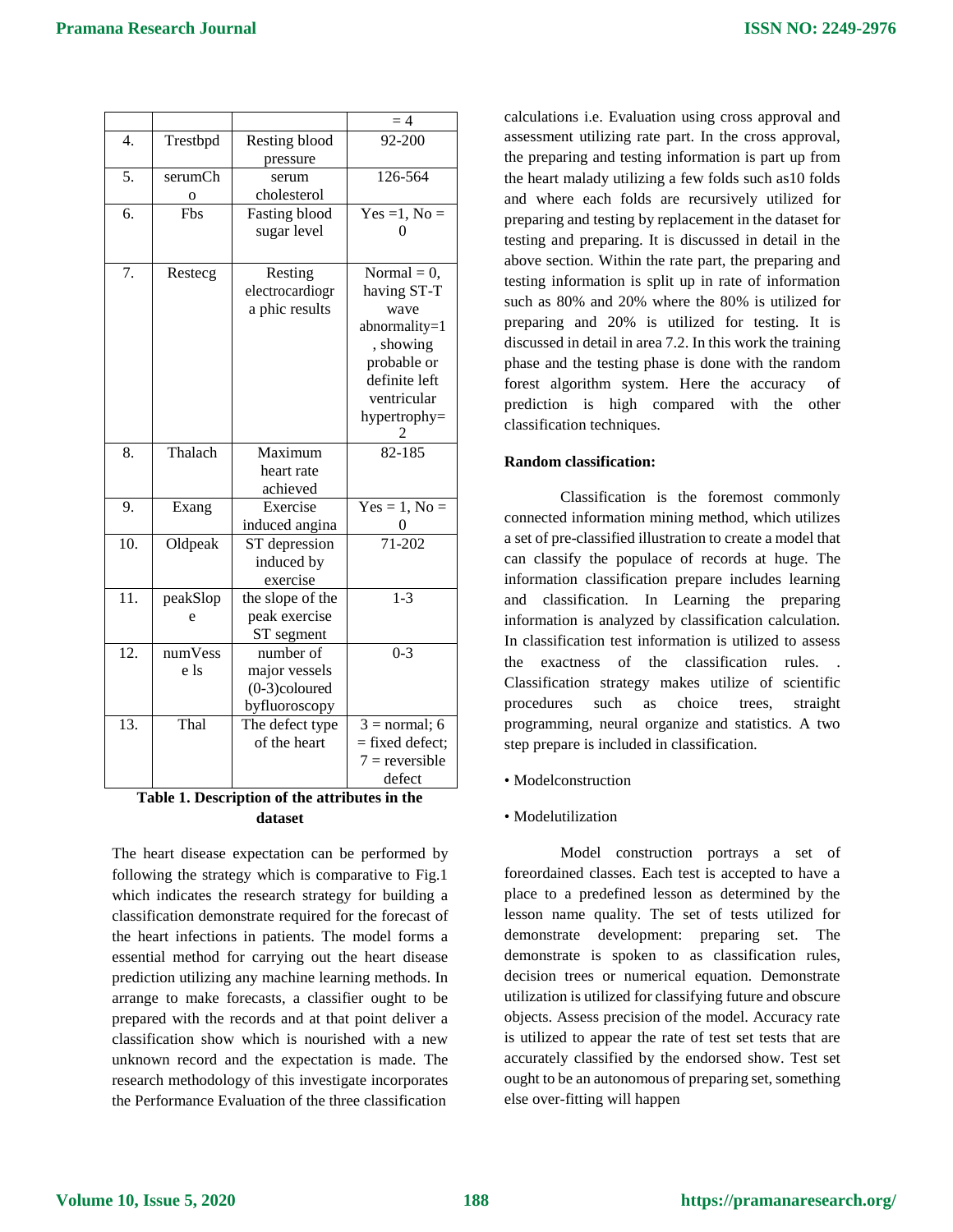Random forests (RF) [7] are combination of tree predictors using choice tree such that each tree depends on the values of a random vector tested autonomously and with the same distribution for all trees within the woodland. The generalization blunder of a timberland of tree classifiers depends on the strength of the individual trees within the woodland and the relationship between them. They are more robust with regard to commotion. It may be a directed classification algorithm utilized for the prediction and it is considered as the superior due to its huge number of trees within the woodland giving improved exactness than choice trees. Ordinarily, the trees are trained freely and the expectations of the trees are combined through averaging. Random forest calculation can use both for classification and the regression based on the problem domain. The calculation for random forest is given underneath:

**Step 1:** Randomly select k highlights from whole m features, where  $k \ll m$ .

**Step 2:** Encompassed by the k highlights, calculate the node "d" utilizing the finest part point.

**Step 3:** Split the hub into girl hubs utilizing the finestsplit.

**Step 4:** Rehash 1 to 3 steps until 1 number of hubs has beenreached.

**Step 5:** Develop woodland by rehashing steps 1 to 4 for n number times to make n number of tree

Development of the Forest: Within the to begin with step, the strategy develops a forest with ten trees. For the development of the forest, the classical random forests and a few alterations of it are used.

- Random forests with ReliefF
- Random forests with numerousestimators
- RK Random Forests

Firstly, the k features are taken out of add up to m features. In the next arrange, in each tree arbitrarily select k features in arrange to find the root hub by utilizing the finest part approach. The stage involves calculating the girl nodes utilizing the same best split approach for the heart infection dataset. Essentially, the tree is formed from the root hub and until all the

leaf hubs are generated from the properties. This randomly made tree forms the random forest that's utilized for making heart illness prediction in patients.

Base Classifier: It depicts the base classifier utilized within the Irregular Timberland gathering. Base classifier can be choice tree, Random tree, or amazingly randomized tree.

Part Degree: In case base classifier of Irregular Woodland is choice tree, at that point which part degree is found at each hub of the tree to perform the part? To perform part Gini file, Data pick up etc are used.

Number of Passes: For building Arbitrary Woodland classifier, on the off chance that single pass is adequate or different passes through information are needed.

Combine Procedure: In Irregular Woodland outfits, all the base classifiers created are utilized for classification. At the time of classification, how the comes about of person base classifiers are combined is chosen by the combinestrategy.

Number of properties utilized for base classifier era: This parameter gives the number of how numerous traits are to be used which is randomly chosen from the first set of traits at each hub of the base choice tree $[5]$ .

• Training Step: By expecting indicators to be conditionally independent given for a lesson, the strategy gauges the parameters of a likelihood dissemination known as the prior probability from the preparing data.

• Prediction Step: For obscure test information, the method computes the back likelihood of the dataset which is belonging to each lesson. The strategy at last classifies the test data based upon the biggest back likelihood from theset

## **IV. PERFORMANCEEVALUATION**

This chapter assesses execution of proposed calculation and execution of proposed calculation is analyzed with Modified Random Woodland calculation on the parameters of Exactness, Review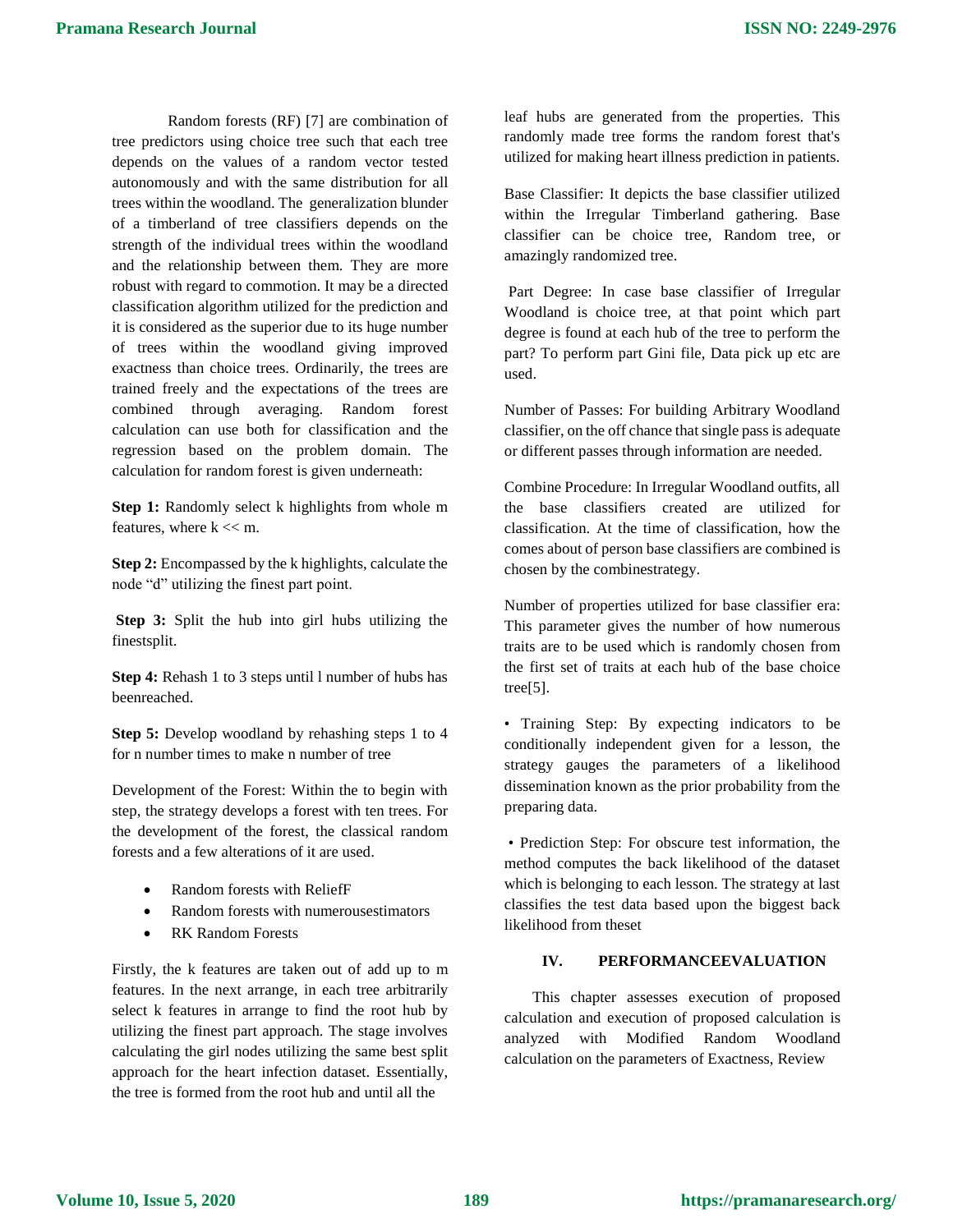and Accuracy. Precision is the proportion of the number of important records recovered to the overall

number of pertinent and unessential records recovered in the database. Recall is the proportion of the number of significant records recovered to the overall number of important things within the database. It is as a rule expressed as a percentage. Accuracy is the parcel of all pertinent and unimportant highlights against all highlights. An exactness of 100% implies that the features are exactly the same as the real highlights. Accuracy is the parcel significant things against all features within the corpus or dataset. Review is the portion unessential highlights against all genuine highlights. F1 could be a consonant normal of accuracy and recall. Comparison among different parameters between existing and proposed strategy is made.

In this consider, the exactness of random forest information mining methods is compared. The objective is to have tall precision, other than tall precision and review measurements. In spite of the fact that these measurements are utilized more frequently within the field of data recovery, here we have considered them as they are related to the other existing measurements such as specificity and affectability. These measurements can be inferred from the confusion matrix and can be effortlessly changed over to true-positive (TP) and false-positive (FP) metrics.

Precision is the portion of noteworthy occasions between the retrieved occurrences. The Equation of Precision is given in Eq.(1)

$$
Precision = TP/(TP + FP)
$$
 (1)

Recall is the little portion of fitting occasions that have been retrieved over the whole amount of significant occasions. The Equation of recall is given in Eq.(2).

$$
Recall = TP/(TP+FN)
$$
 (2)

The f-score (or f-measure) is considered based on the two times the exactness times review isolated by the whole of precision and recall. The condition of F-Measure is given in Eq.(3).

**MCC** 

$$
TPxTN - FPxFN
$$

$$
=\frac{}{\sqrt{(TP+FP)(TP+FN)(TN+FP)(TN+FN)}}
$$
(3)

Roc Bends are commonly utilized to appear in a graphical way the association/ exchange off including clinical affectability and specificity for each potential cut off for a test or an arrangement of tests.The Precision-recall bends are not affected by the check of patients without infection and with moo test comes about. It is extremely suggested to utilize precision-recall bends as a supplement to the regularly utilized ROC bends to get the complete picture when evaluating and comparing. The metric results show that the values for the accuracy, review and f-measure of the Random Timberland calculation arehigher.

# **V. CONCLUSION AND FUTURE WORK**

The energetic development of an outfit of classifiers, within the random forests, was tended to in this Proposed Framework. We propose an mechanized strategy for the assurance of the number of base classifiers within the random forests classification calculation using an online fitting procedure. A model heart infection expectation framework is created utilizing information mining strategies with 14 input properties . An vital challenge in information mining and machine learning zones is to construct exact and computationally proficient classifiers for Therapeutic applications. The execution of Random forest shows tall level compare with other classifiers. Fromthe investigate work, it has been tentatively demonstrated that Random Forest gets accurate result.Future work of this inquire about work can be made to produce an affect within the precision of the Choice Tree and Bayesian Classification for extra change after applying genetic algorithm in arrange to diminish the real information for procuring the optimal subset of property that's sufficient for heart disease prediction. The mechanization of heart illness forecast using actual genuine time information from wellbeing care organizations and agencies which can be built utilizing enormousinformation.